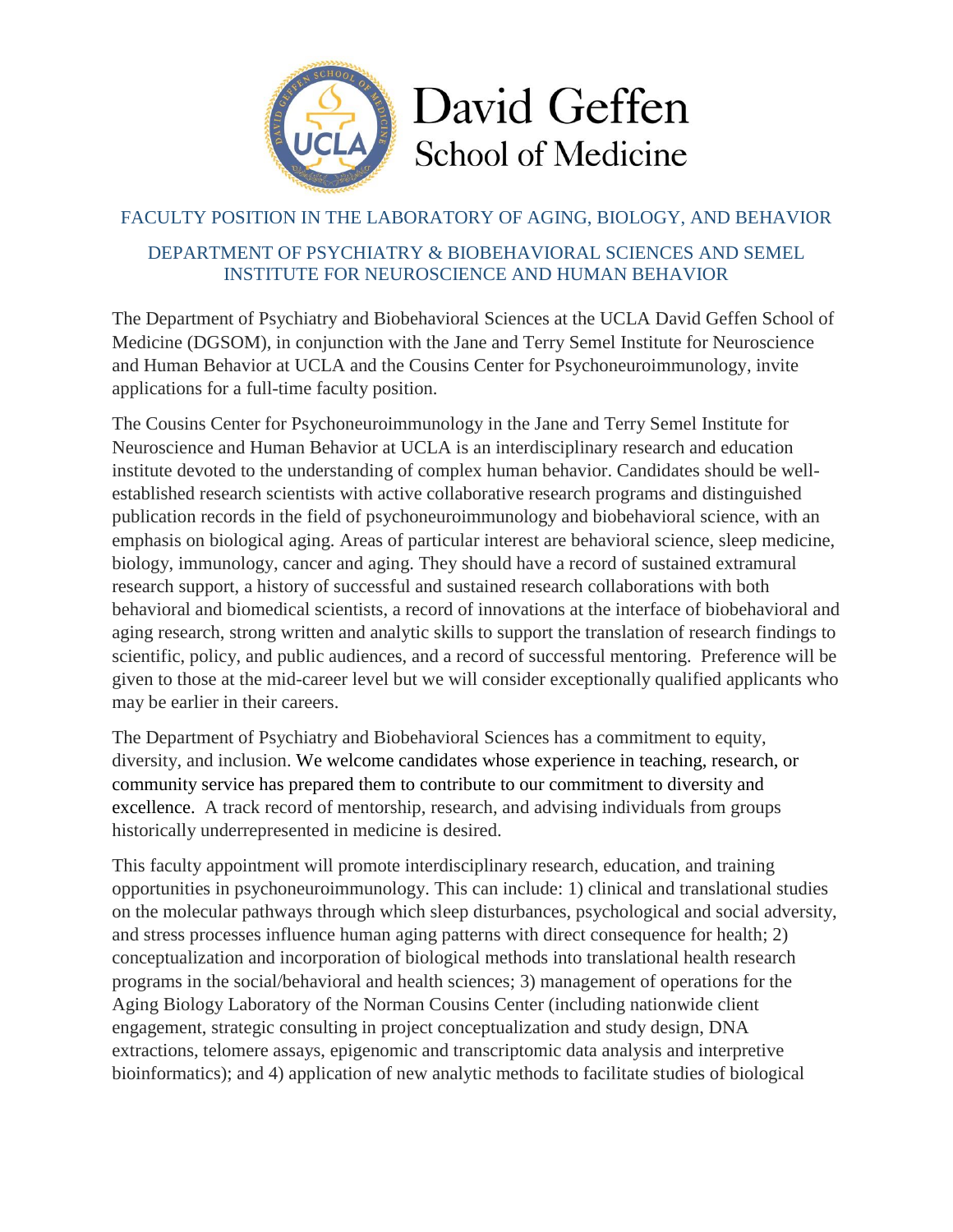aging as a function of biobehavioral interactions among physiological, psychological, and immune system function.

Minimum requirements include M.D., Ph.D., M.D./Ph.D., or other equivalent terminal/professional degrees. All applicants must provide evidence of scholarly impact through publications, history of federal grant funding, excellence in teaching, and strong oral and written communication skills.

To apply, please submit i) a curriculum vitae, ii) a statement of teaching, clinical activities, interests and expertise, iii) a statement of research accomplishments and future plans, iv) a statement describing contributions to equity, diversity, and inclusion, and v) contact information for three references to the UC Recruit application portal at [https://recruit.apo.ucla.edu/JPF07326.](https://recruit.apo.ucla.edu/JPF07326) For further information, please contact Steven Cole, Ph.D., at [steve.cole@ucla.edu.](mailto:steve.cole@ucla.edu)

Cultural North Star. The shared values of the David Geffen School of Medicine (DGSOM) are expressed in the Cultural North Star, which was developed by members of our community and affirms our unswerving commitment to doing what's right, making things better, and being kind. These are the standards to which we hold ourselves, and one another. Please read more about this important DGSOM program at [https://medschool.ucla.edu/cultural-north-star.](https://medschool.ucla.edu/cultural-north-star)

Ethical Values and Standards of Conduct. All aspects of searches are confidential and all candidates are expected to review and abide by UC Regents Policy 1111 on Statement on Ethical Values and Standards of Conduct. Please see:

[https://regents.universityofcalifornia.edu/governance/policies/1111.html.](https://regents.universityofcalifornia.edu/governance/policies/1111.html)

As a condition of employment, you will be required to comply with the University of California SARS-CoV-2 (COVID-19) Vaccination Program Policy. All Covered Individuals under the policy must provide proof of Full Vaccination or, if applicable, submit a request for Exception (based on Medical Exemption, Disability, and/or Religious Objection) or Deferral (based on pregnancy) no later than the applicable deadline. New University of California employees must (a) provide proof of receiving at least one dose of a COVID-19 Vaccine no later than 14 calendar days after their first date of employment and provide proof of Full Vaccination no later than eight weeks after their first date of employment; or (b) if applicable, submit a request for Exception or Deferral no later than 14 calendar days after their first date of employment. (Capitalized terms in this paragraph are defined in the policy.) Federal, state, or local public health directives may impose additional requirements.

*The University of California is an Equal Opportunity/Affirmative Action Employer. All qualified applicants will receive consideration for employment without regard to race, color, religion, sex, sexual orientation, gender identity, national origin, disability, age or protected veteran status. For the complete University of California nondiscrimination and affirmative action policy, see: UC Nondiscrimination & Affirmative Action Policy.*

# JOB LOCATION

Los Angeles, CA